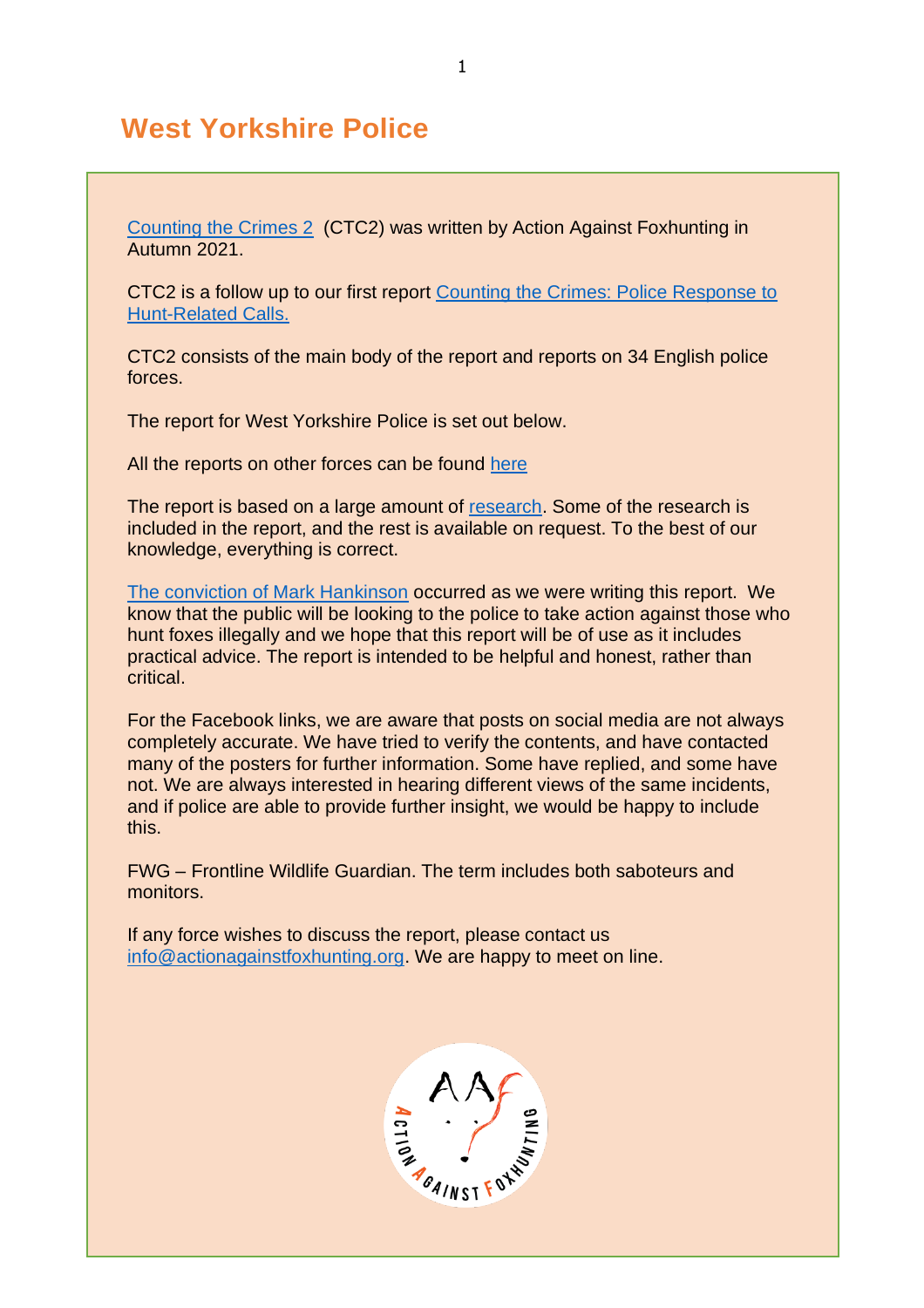### **How did the force respond to CTC?**

- ✓ One email
- Exchange of emails
- Meeting
- No response at all

#### **For Email response - was the response detailed?**

 $-$  No

### **How do you rate the email response?**

### **Look at the content and the usefulness of the response.**



### **Why have you given this rating?**

The reply was limited: "The guidance provided by the NPCC is our current force position, although this is constantly under review and each matter will be considered based on the individual circumstances." They also accidentally sent us a response meant for another anti foxhunting organisation, with a different agenda altogether.

### **Were there follow up emails and did the force reply?**

- ✓ Yes
- No

#### **Why have you given this response?**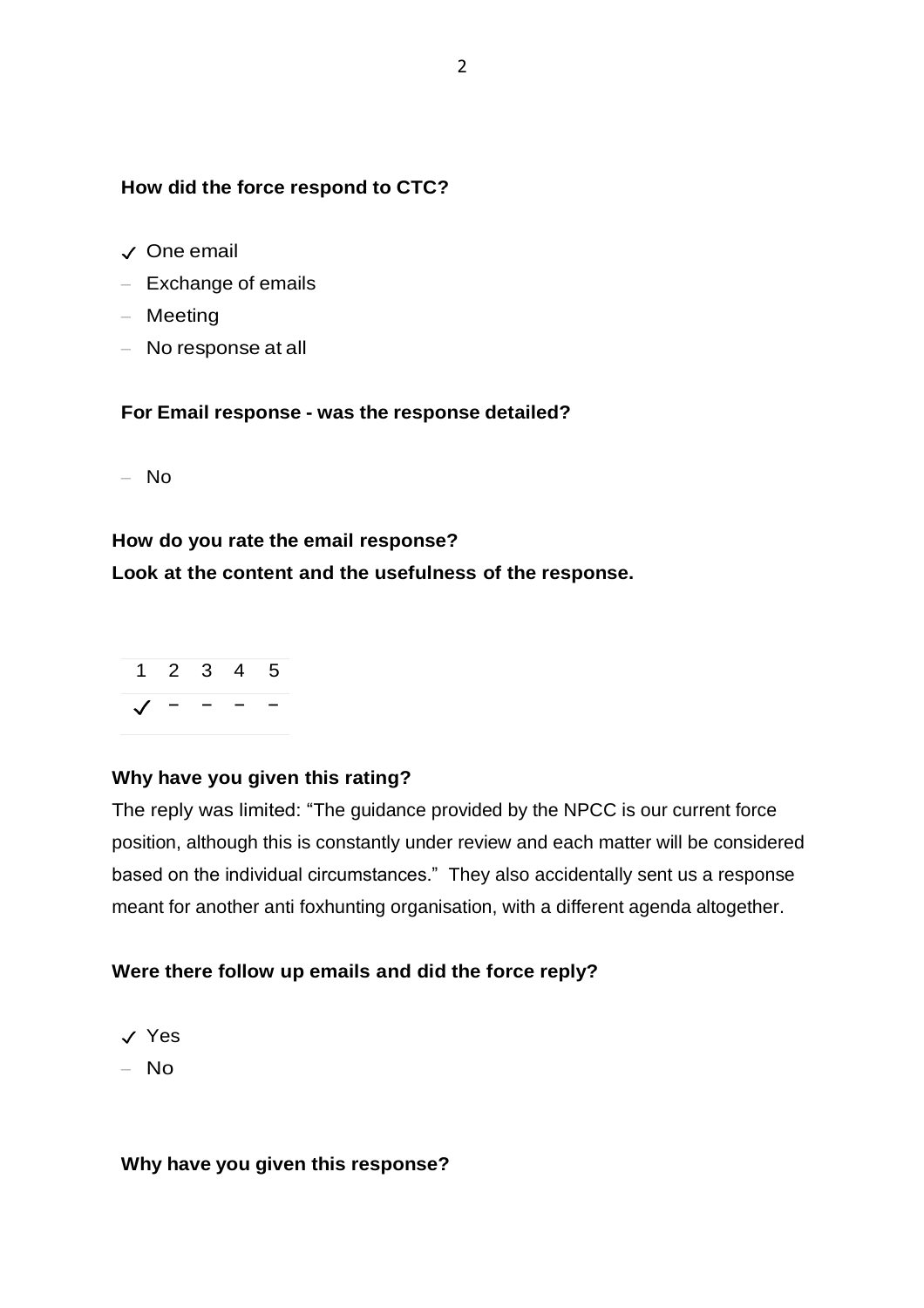West Yorkshire made no effort whatsoever to engage with us personally. We also don't think they read the report. The report was written to be helpful to the police (and many forces have appreciated this) but WY did not appear to view it as a resource.

## **Has this force taken any actual steps to improve their relationship with FWGs?**

- Yes
- ✓ No
- Other

# **Does this force have an aide memoire or any guide to policing illegal hunting?**

- Yes
- ✓ No

### **Why have you given this response?**

They say they use the NPCC guidance.

### **How well trained are the police in this force?**

$$
\begin{array}{cccc}\n1 & 2 & 3 & 4 & 5 \\
\hline\n\sqrt{10} & 1 & 0 & 0 & 0 \\
\hline\n\end{array}
$$

### **Why have you given this response?**

Out of a force of 5924 officers, only 19 are WCOs. We have no other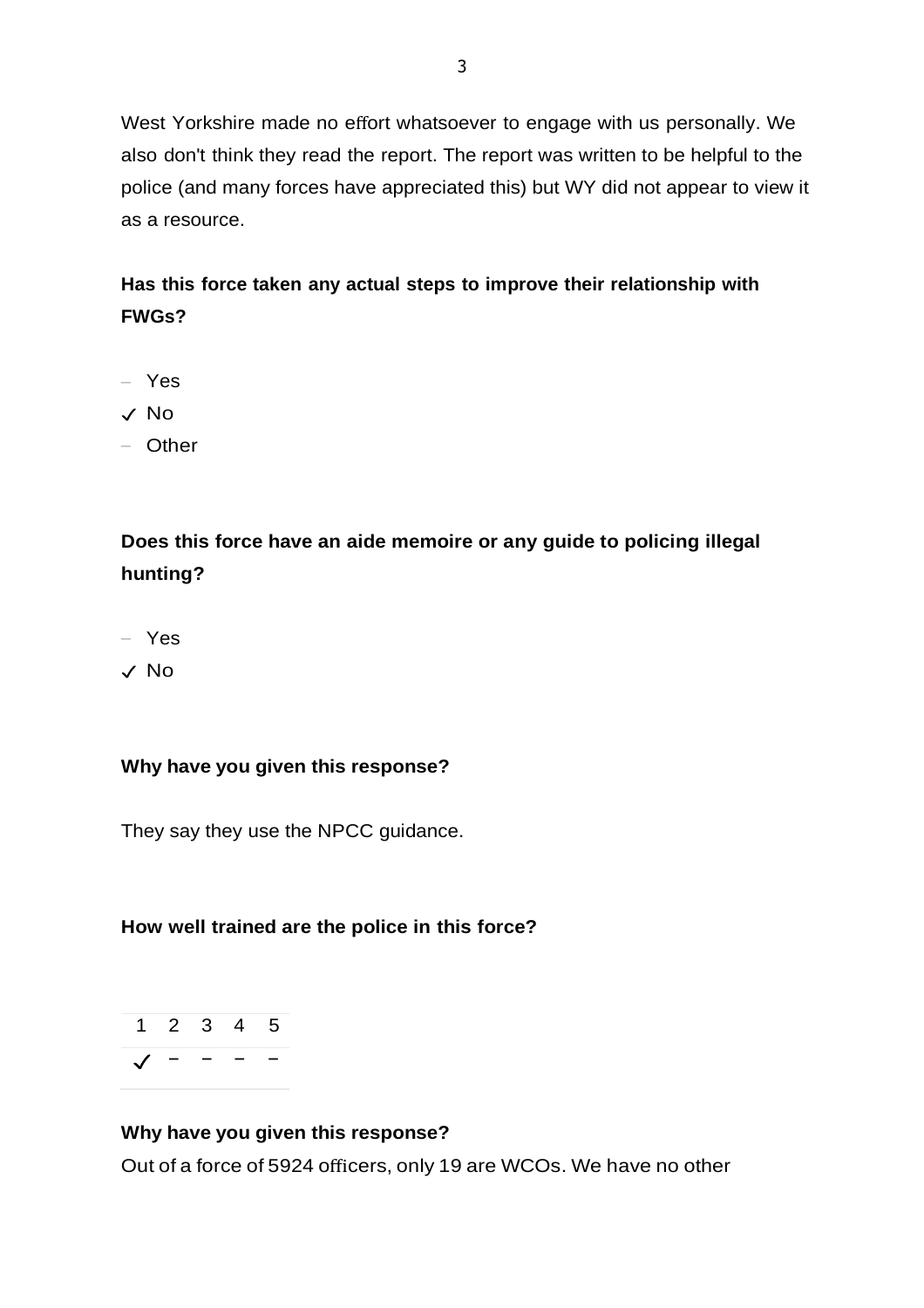information about the training and assume if more were trained, they would have specified the number in their communications with us. Merely saying they refer to the NPCC guidelines suggests training is not a priority especially as the guidelines do not provide clear simple signs of fake trail hunting.

## **How do you rate this force's behaviour in the field with regard to illegal foxhunting and incidents involvingFWGs?**

- Always appear biased
- Usually appear biased
- ✓ Sometimes appear biased
- Rarely appear biased
- Never appear biased

### **Why have you given this response?**

West Yorkshire Force is very mixed. An ex-inspector is Master of the Hunt and he released pictures of hunting scenes just after the webinar exposure. However, there is a highly-respected WCO operating in the force. She has been brought to our attention by several FWG groups and we hope to speak to her shortly.

**Looking at the response to our FOI asking about police systems and organisation with regard to foxhunting, how do you rate their ability to take action on illegal foxhunting?**

1 2 3 4 5 − − ✓ − −

### **Why have you given this rating?**

If the West Yorkshire WCO mentioned above responded, we are certain that the crime would be thoroughly investigated. However, we know that police do tend to stand by other officers, even if retired. Therefore, we imagine that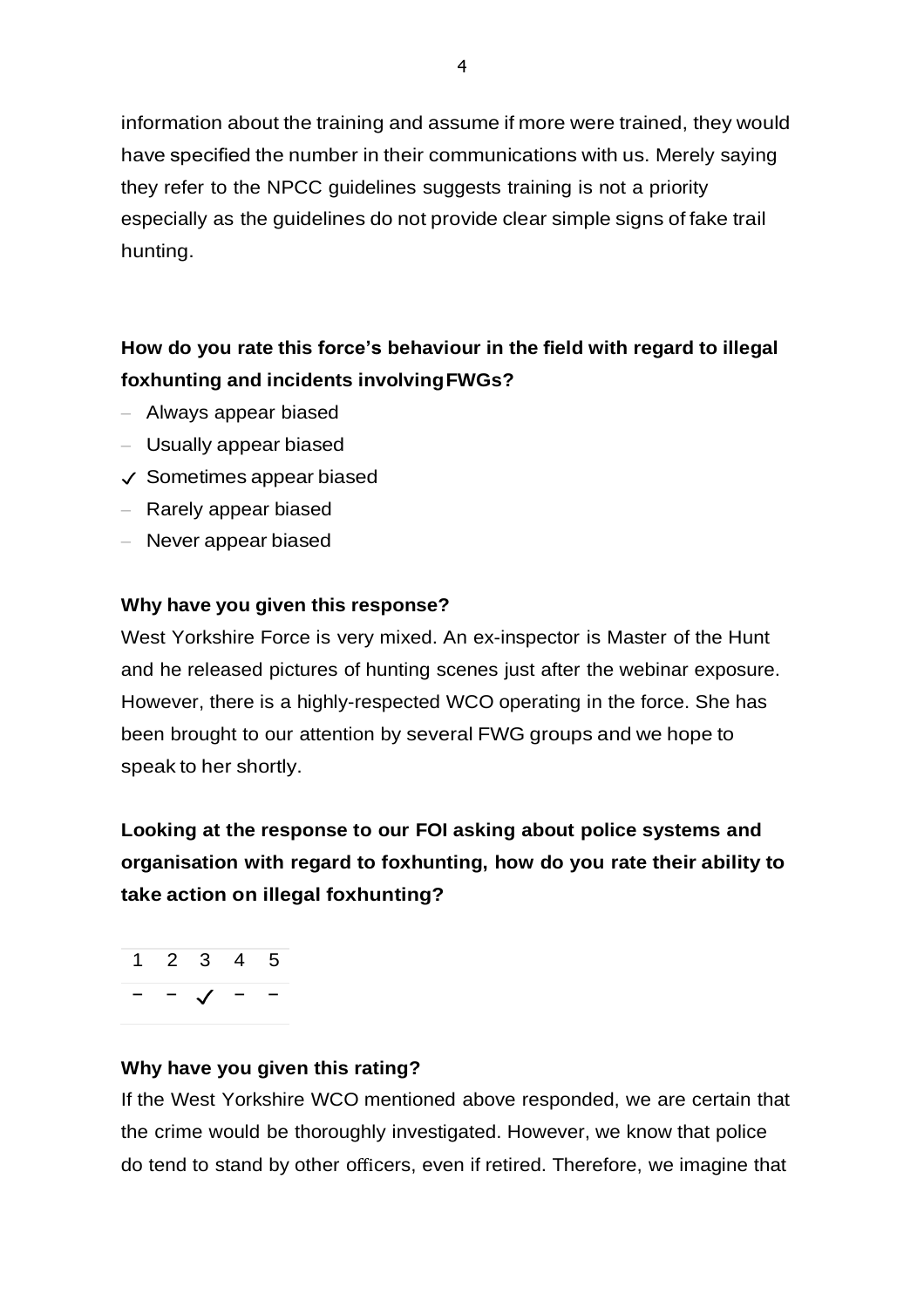the Master of the Hunt (who used to be a police officer) still has influence and could, if he chose, make an investigation "disappear" if he called the right people. Even if this is just speculation, the damage that such a person does to a force's reputation with FWGs is immense.

# **Do you think the force focuses too heavily on public order as opposed to dealing with illegal foxhunting?**

- Yes
- No
- ✓ Other

### **Why have you given this response?**

West Yorkshire police do not feature very frequently in hit reports. The response to CTC was limited.

**Looking at the response to our FOI asking about police systems and organisation with regard to foxhunting, how do you rate their ability to take action on illegal foxhunting?**

1 2 3 4 5  $J - - - -$ 

### **Why have you given this rating?**

19 WCOs is a good number but with no Aide memoir and no apparent importance placed on training they are unlikely to be set up to act efficiently.

**Overall, how do you rate this force?**

**Take into account willingness to engage with AAF, willingness to engage with FWGs, actions in the field etc.**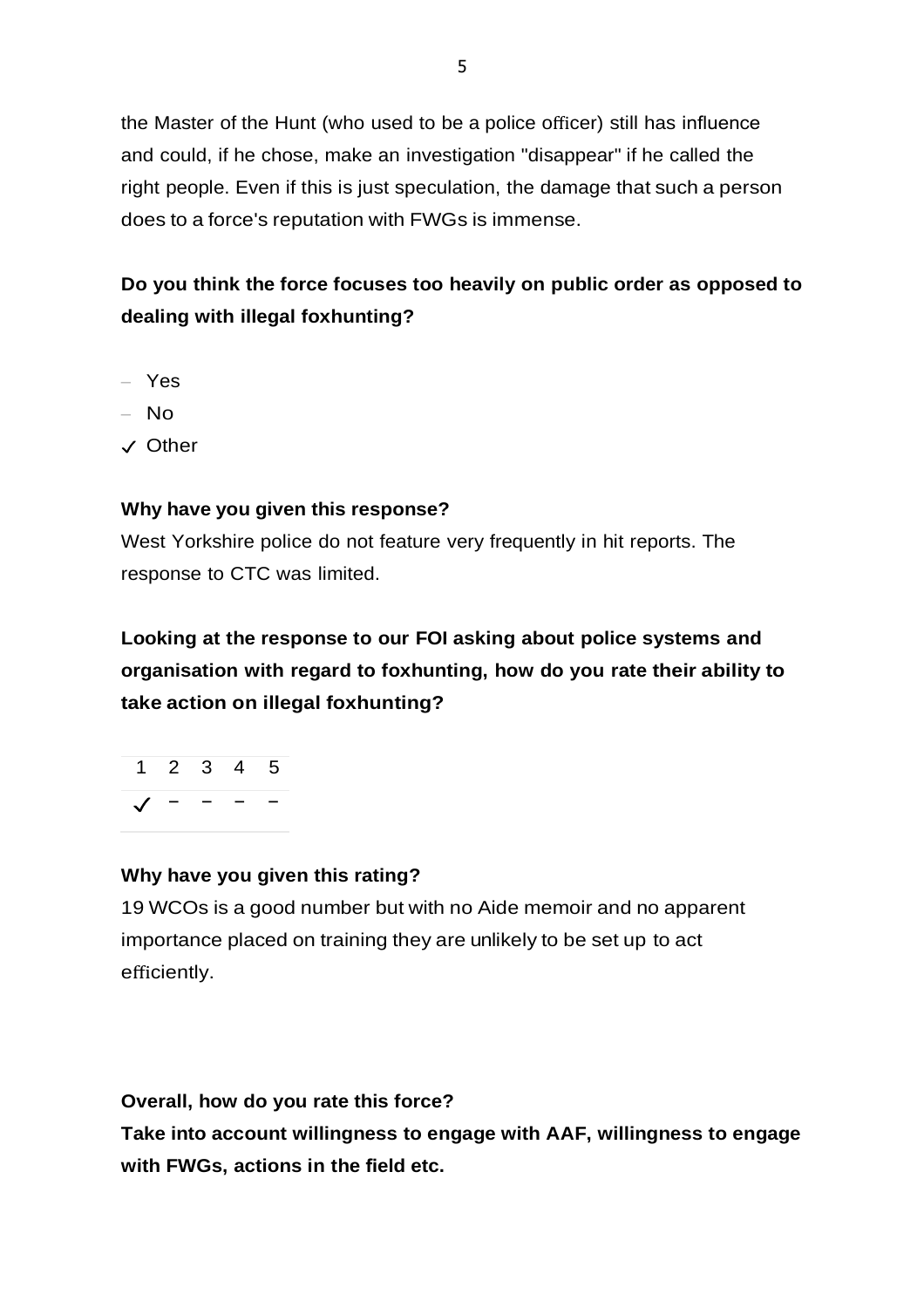

#### **Any other comments?**

The three stars is almost entirely due to the impressive efforts of the WCO trusted by the FWGs.

There is no evidence, however, that West Yorkshire Force as a whole has any interest in illegal foxhunting. The lack of interest is indicated (among other things) by accidentally sending a reply to us which was clearly meant for Foxhunting Evidence's query.

AAF would be very keen to engage properly with West Yorkshire because two officers (one retired) appear to represent either end of the pro and antihunting spectrum. It would also be helpful if the force gave us some indication that they had read CTC. Not reading it suggests lack of interest in the entire issue. AAF suspects that West Yorkshire as an organisation is happy to allow hunts to get on in peace; however, the respected Wildlife Officer also appears to be able to operate effectively. If she had the support of the rest of the force (which we doubt), we would be confident that West Yorkshire would be one of the leading forces in tackling illegal foxhunting. The York and Ainsty South (widely publicised kill 1/10/20) are known to sometimes hunt in West Yorkshire. We have a first hand account to the Badsworth hunting a fox across a back garden near Pontefract in front of young children. It's disappointing this force don't want to consider more effective training for their officers

#### **In the opinion of AAF, how can this police force improve?**

Like all forces, WY needs to understand that the Hunting Office webinars and the subsequent conviction, have made all the difference. The Hunting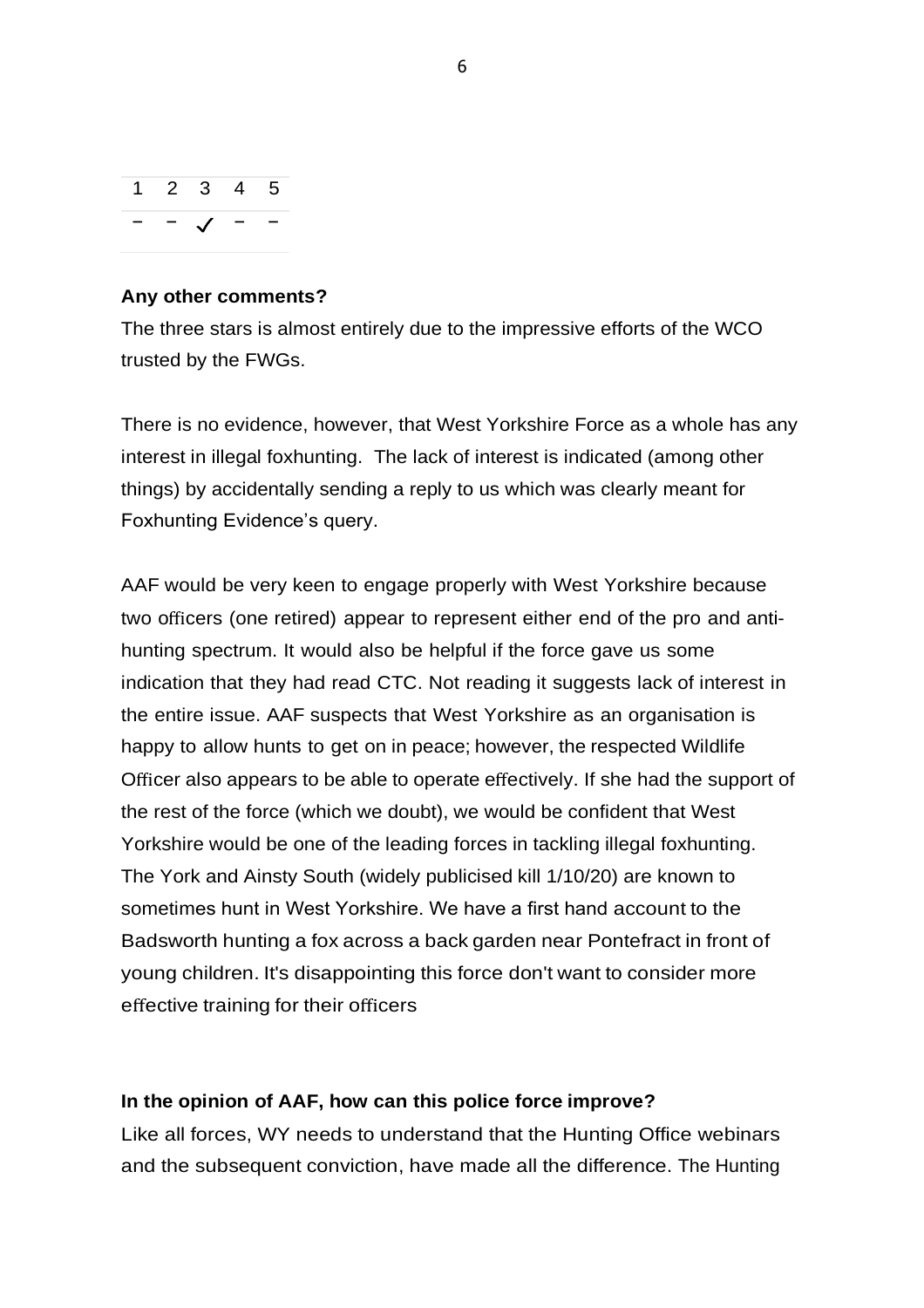Office made it clear trail hunting IS fox hunting and there was much talk about ways to create a "smokescreen" to cover up illegal hunting. Disrespectful comments were made about the police. The Hunting Office represents all registered hunts in England and Wales therefore the discussions were relevant to all police forces.

FWGs are a potential resource for police and should be viewed as such.

All officers would benefit from a much greater understanding of the issues surrounding illegal hunting and the motivations of FWGs. We have created three helpful documents:

[Practical Advice for All Officers](https://www.actionagainstfoxhunting.org/wp-content/uploads/2021/11/B-1411-Practical-Advice-for-all-Police-Forces.pdf) – this includes training advice [A Field Guide for Officers](https://www.actionagainstfoxhunting.org/wp-content/uploads/2021/11/A-1411-FIELD-GUIDE-ILLEGAL-FOXHUNTING.pdf) – to use if they are called to a hunt A Study - [Why sabs and monitors are not protesters.](https://www.actionagainstfoxhunting.org/wp-content/uploads/2021/11/A-1411-Why-sabs-and-monitors-arent-protesters.pdf) – an insight FWG organisations.

The force has an important asset in the exceptional WCO, but our investigations suggest that she may not have the support she needs to tackle illegal foxhunting thoroughly.

# **Hit reports and media articles mentioning West Yorkshire police and hunting.**

Very few hit reports as FWGs in this area are in a stalemate situation with the police and do their best to avoid them as a rule

### <https://fb.watch/5laVBA490e/>

1/10/20 York & Ainsty kill in North Yorkshire but they hunt in West Yorkshire too. West Yorkshire Hunt Sabs write in the comments:

'Humberside Police, North Yorkshire Police, West Yorkshire Police. This hunt breaks the law every day across all three counties. It's time the fox hunting law was enforced. Stop them from going out blatantly killing wildlife and causing anti-social behaviour in the communities you serve."

<https://www.facebook.com/WestYorksHuntSabs/posts/1882323241906794>